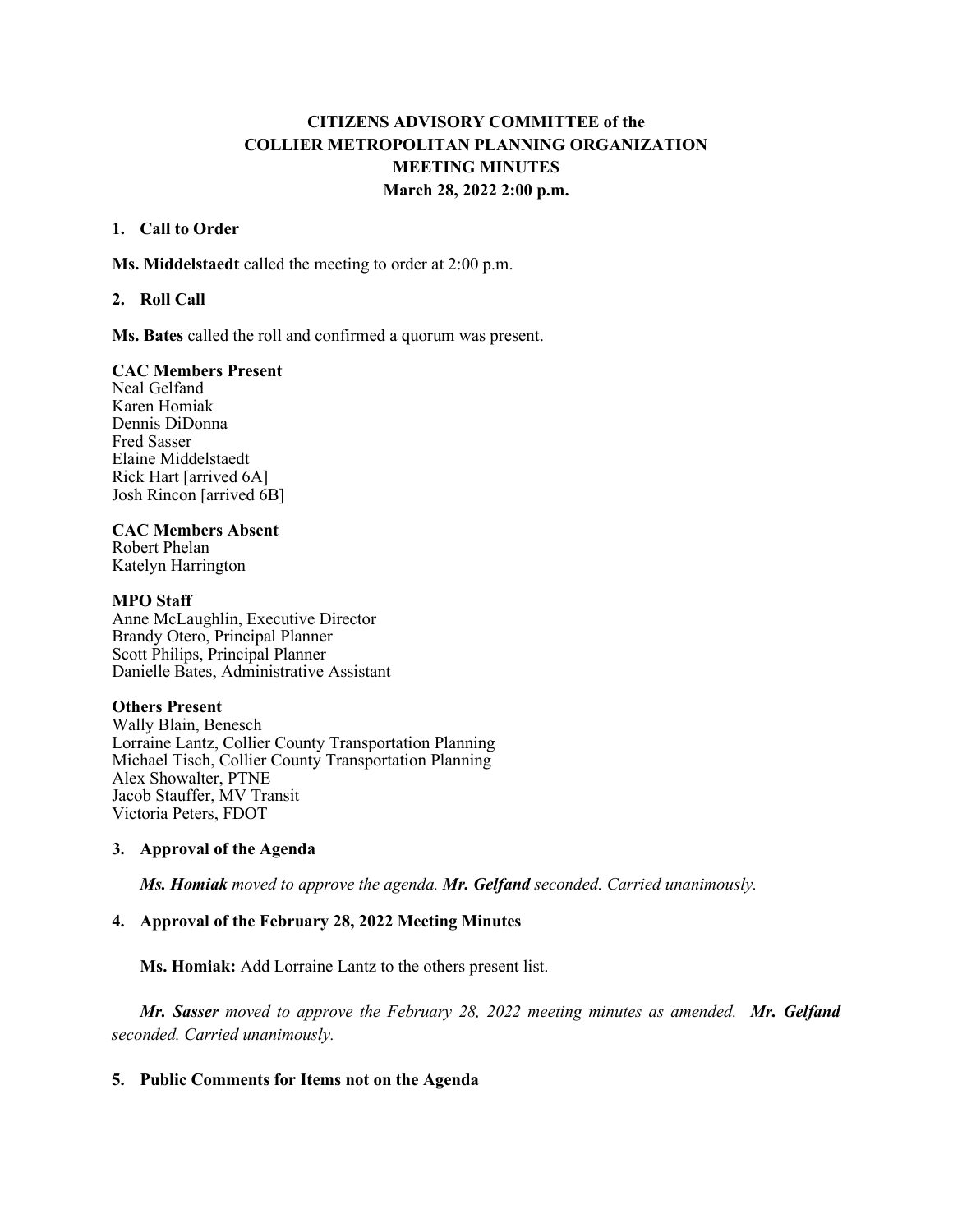None.

### **6. Agency Updates**

## **A. FDOT**

**Ms. Peters:** We're working on the Collier joint certification. The MPO and FDOT get jointly certified each year on following processes, statutes, invoices, and it puts out a risk assessment. Collier MPO did great, and the risk level was low, they always meet deadlines. They are working on the SR 29 and SR 82 Roundabout, one more section to complete. Looking to have it completed by the end of the summer. Old 41 runs along the boundary line of Lee and Collier Counties and they are doing a PD&E study for the widening. Public meeting will be held on April 14. Will send meeting information to committee.

**Mr. DiDonna:** Will they notify or send out a mailer or put up a sign? That's important to us. That whole corridor and Veterans Memorial Parkways that cuts across Old 41 and connects to US 41. We want to go east that's what we want to accomplish. Old 41 is a mess, it backs up significantly.

**Ms. Peters:** They normally do notify, I'll circle back to the people who do that. Bonita is interested in this section. There are some alternatives they can look at, and they've spent a long time discussing this. It is always good to go to the meetings. The displays are informative. You are welcome to contact the Project Manager.

### **B. MPO Executive Director**

**Ms. McLaughlin:** We will send that flyer to all the CAC members; it is important to note it is an FDOT led project that does include Lee MPO and us.

### **7. Committee Action**

### **7.A. Endorse Congestion Management Process (CMP) 2022 Update**

**Ms. Otero:** Our consultant is here, Wally Blain, with Benesch (formerly Tindale Oliver). They were hired to update the Congestion Management Process (CMP) Update. The Congestion Management Committee (CMC) is the main driving force, and they have endorsed it. This folded in the Trans System Performance Report.

**Mr. Blain:** Presented PowerPoint in the agenda packet. Those of you on the Committee a couple years ago would remember the Transportation System Performance Report (TSPR) which had some suggestions and updates. We are looking for you to endorse this document. We have met with the CMC several times. We've also discussed next steps with the CMC. The CMP is an 8-step process set by the Federal Highway Administration. We want to look at all strategies not just roadway widening. We've tried to mimic each of those steps in the Update. In 2017 the CMP was last updated. There was one overarching goal, driven by volume versus capacity. There are also other measures that we can use to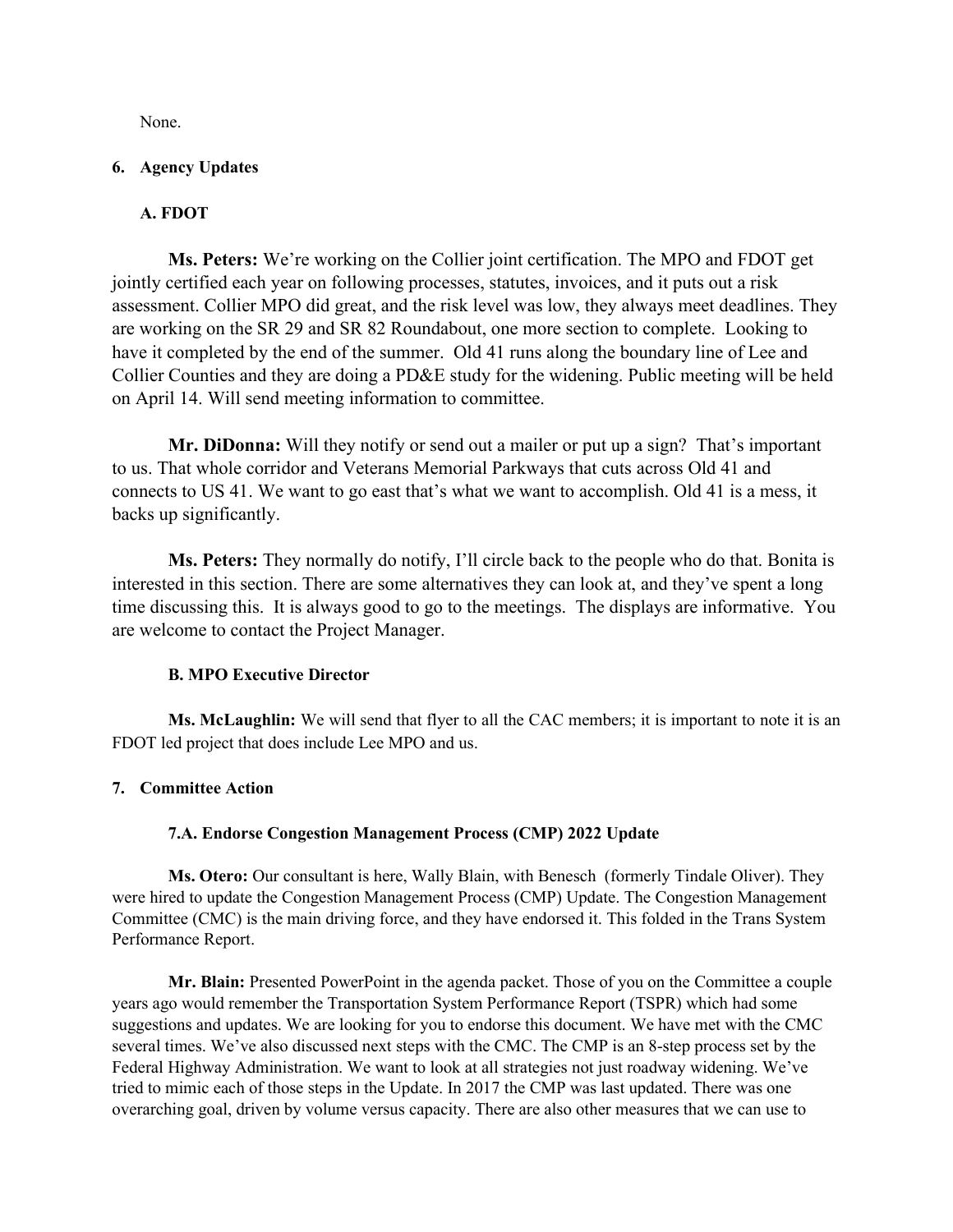address congestion. Do we have places around schools? Are there places that are congested but reliable or are there places that are unreliable. We've integrated those items and reliability measures. We did not update the data, when it is updated next there will be consistency. We used the 8-steps to guide the document. This is planned for the MPO Board in April. When the baseline conditions were done, we looked at the top locations for congestion. We want to talk about what causes the congestion, what are potential strategies, and what are activities already underway to mitigate that congestion. We presented some of the data to the CMC. We are working through the fact sheets for the 10 corridors. We are also looking to do a County-wide origin-destination study that should have final result in July.

**Mr. Gelfand:** We live in a highly seasonal area, do you sample at different points in the year, how is congestion/when is congestion defined?

**Mr. Blain:** Traditionally it is the average demand in a year, many months out of the year the system can handle off season traffic, it is efficient. We are using those measures, what is the traditional capacity-based congestion. We're also looking at average travel speeds, you have differences on the road itself too. One of the things we're adding is where specific bottlenecks occur. This uses data that has the month and day grid to see averages that change seasonally and hourly. It is difficult but we're going to present and report on it.

**Mr. DiDonna:** Is there a thought that when you do a traffic study in and out of season?

**Mr. Blain:** Collier County traffic counts are taken 4 times a year, those are used to create an average. Collier County makes sure they have studies from peaks and off peak more than other communities. Everything we do in planning is an average condition. We cannot afford to adjust it to the worst 15 minutes of the year.

**Mr. DiDonna:** The average lowers the situation we have in January.

Mr. Gelfand: Are there any communities that shoot for the 75<sup>th</sup> percentile instead of the average?

**Mr. Blain:** There are many planning factors, we use the K Factor. There are permanent counters that run all year. And they find the 100<sup>th</sup> highest hour and that's what we shoot for.

**Mr. Rincon:** The one lane at the roundabout at SR 29 and SR 82 in Immokalee has made traffic worse.

**Ms. Peters:** The backup is due to the construction of the roundabout. It will get better as construction completes. General congestions will be alleviated when it's completed. The project should be done end of summer or earlier.

**Mr. Blain:** During the System Performance Report analysis corridors were identified in tiers. As we moved forward, we consolidated them into 10 corridors. Some of them are longer like Immokalee Road. There are things the County is already doing to alleviate pressure on these roads. We want it to be informative and say this is what is causing congestions but also what options are there that can be prioritized for funding and letting the public know about some of the studies that have already been done. We want it to be concise. The CMC talked about some of the metrics to include. We have methodology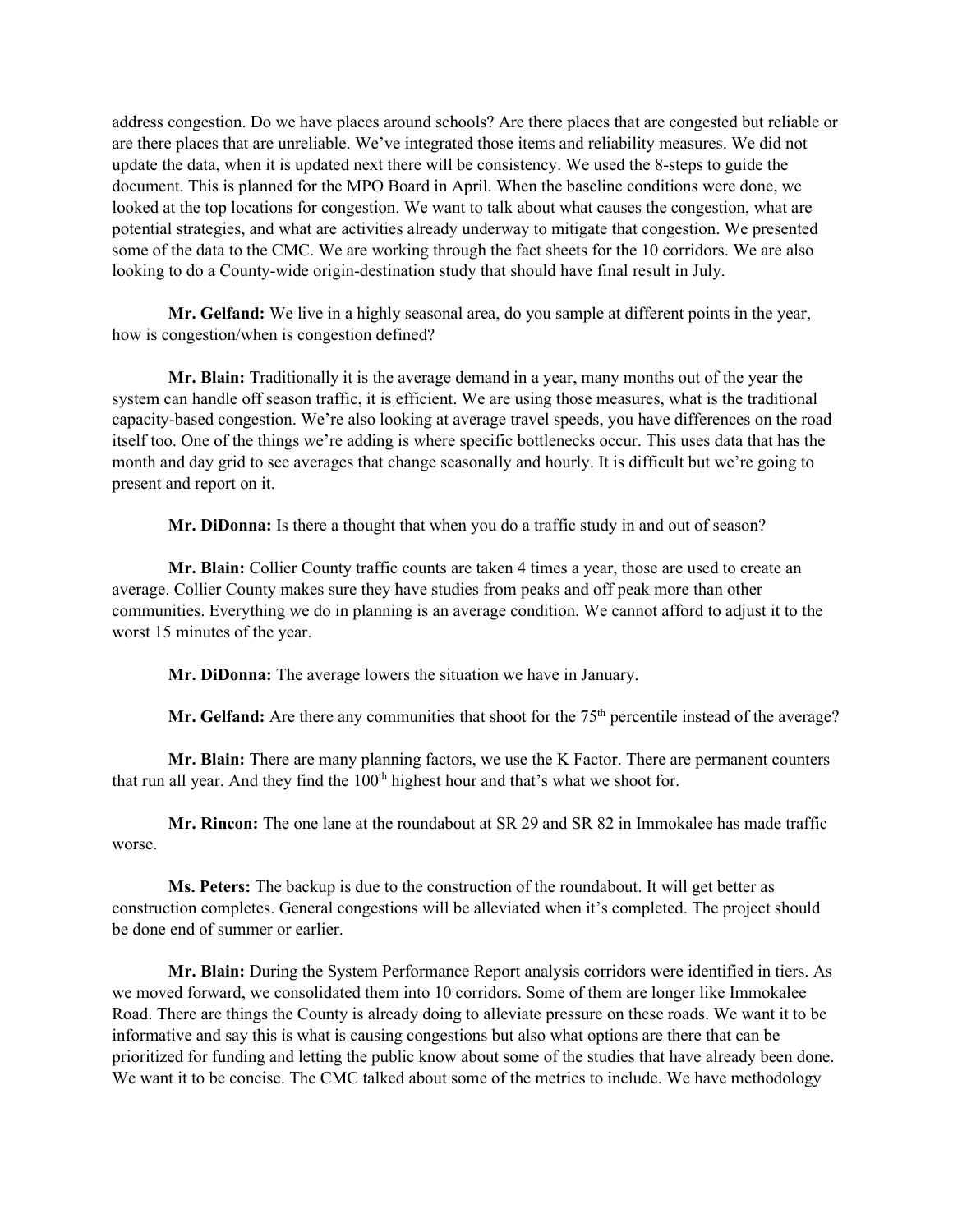for the cost of delay. We also talked about how to show that data with the CMC. We will take draft fact sheets in May, take it back in July, and then you will see it in August. We ask for an endorsement.

**Mr. Sasser:** In one of the tables a project set up in the past, preemption at signals in Naples, is that ambulances?

**Ms. Peters:** Yes, firetrucks, ambulances, etc.

*Mr. Rincon moved to Congestion Management Process (CMP) 2022 Update. Mr. Hart seconded. Carried unanimously.*

## **7.B. Review & Comment on the Draft FY 2023-27 Transportation Improvement Program (TIP) Narrative**

**Ms. McLaughlin:** We have been revising the narrative to the TIP and updating it for fiscal years 2023-2027. It is revised every year to update dates and annual reporting, newly adopted plans, project evaluation criteria, and we pull the prior year's priority lists, and new state and federal guidance. We moved the acronyms to the front. Mr. Philips included an executive summary and a description of the new federal appropriation bill, the Bi-Partisan Infrastructure Law. We have grouped funding categories. We also deleted extraneous text. There is a brief description of the consolidation planning grant and we removed mention of joint Collier and Lee SIS priorities. The proposed changes are provided in a strikethrough-underline copy. We will bring the entire TIP to the April meeting. We expect to take it to the Board for review in May and adoption in June. There is no action required.

**Ms. Homiak:** Page 72 of the packet, "the legislation introduced new competitive that require further" something?

**Mr. Philips:** We will add the details in, it should be guidance.

**Ms. Homiak:** Page 77, 18 of the documents, the listing there, it would be better to name the street than the apartments.

**Ms. Peters:** FDOT tends to use roadways not landmarks.

**Ms. McLaughlin:** We will investigate it.

**Mr. Philips:** That is how it was described in the work program, but we can work with FDOT to change the name to the street name.

**Ms. Homiak:** Page 51 of the document, 4<sup>th</sup> bullet fiscal year has an extra digit.

**Ms. Middelstaedt:** There was a waking line not a walking line, I think on page 37.

**Mr. Sasser:** Page 94, there are two projects listed for 2036, two connector roads, what other new interchange is being planned? I know about Everglades but I'm not sure what the other one would be.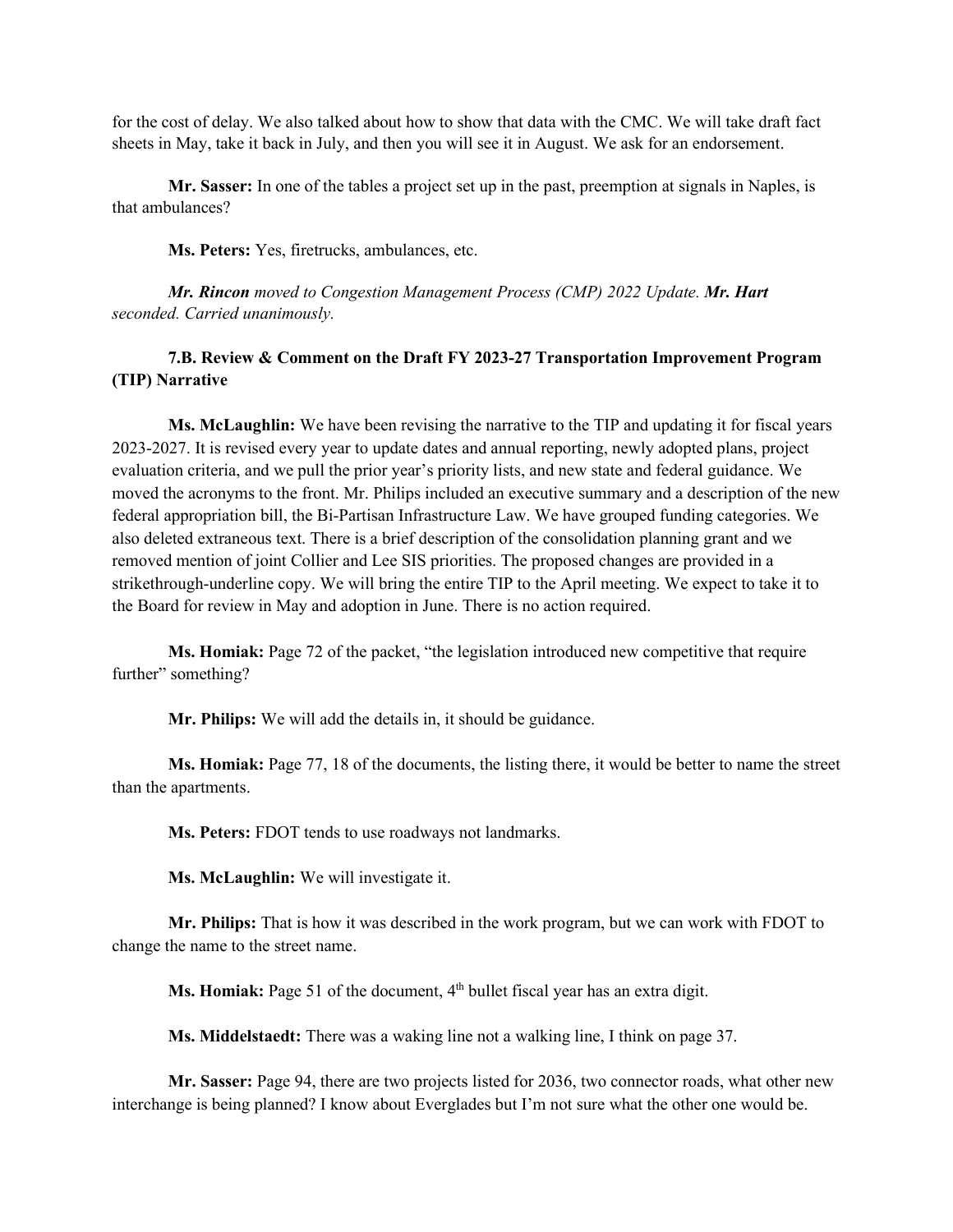**Ms. Middelstaedt:** Didn't we look at an interchange at Vanderbilt?

**Ms. McLaughlin:** FDOT tends not to approve partial interchange, but it was something we looked at once, it is in the unfunded needs list. If we ever did the Everglades extension we would need a connecting road to the next major road, we did not want to say it would be Everglades Boulevard, it would be done in two locations. Send your comments to Ms. McLaughlin:

#### **7.C. Endorse 2022 Transit Priorities**

**Ms. Otero:** These priorities were drafted by PTNE, they are consistent with 2021 priorities, but they include the addition of the new Immokalee Transfer Facility Building and the new Maintenance Facility building. This is in accordance with transit asset management. It will be provided to FDOT, however the list is not just for SU funding, any time they have funding for transits projects they pull form this list.

**Mr. DiDonna:** Is there ever available to the public information like ridership and load factor? If its low, they could use smaller busses.

**Ms. Otero:** Buses may appear empty, but it changes, they may have just dropped people off.

**Mr. Showalter:** We have the ridership information, it's not on the website, but we can pull it. There is a server developed by IT that has ridership in different tabs so once that it fleshed out, we can release that. We don't have it laid out for load factor yet.

**Mr. Gelfand:** At a meeting a few years ago, they had that data and compared it to Lee and other systems. They have it but how easy is it to access?

**Mr. Showalter:** It takes flushing out for the ridership data and time of day.

**Mr. DiDonna:** Is the load factor higher in the winter than in the summer?

**Mr. Showalter:** There is not a big difference in ridership in and out of season.

**Ms. Otero:** We can request a presentation on the system, but we can't ask them to start with brand-new data. I'll see what data they have available.

*Ms. Homiak moved to endorse 2022 Transit Priorities. Mr. Hart seconded. Passed unanimously.*

### **7.D. Endorse 2022 Bike-Ped Project Priorities**

**Mr. Philips:** Requesting the committee endorse these projects, the BPAC endorsed these in January. There are consistent with the LRTP and the Bike-Ped Master Plan, and the total cost is \$7.4 million.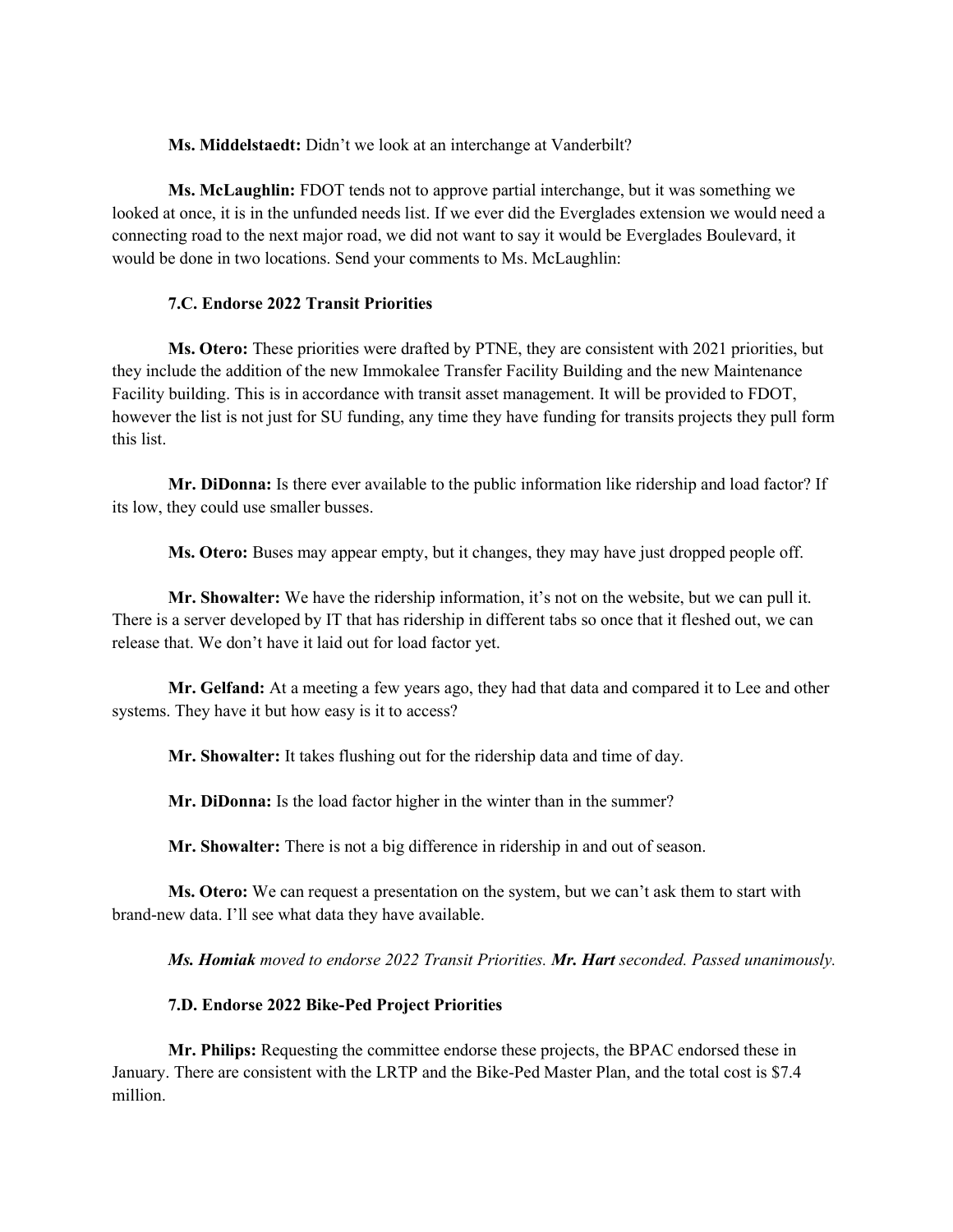**Ms. McLaughlin:** Wanted these presentations to show what thought went into these priorities. The BPAC spent a significant amount of time on this.

**Mr. Tisch:** [Presented PowerPoint.](https://www.colliermpo.org/wp-content/uploads/2022/03/MPO-BPAC-FDOT-Bike-Ped-FY27-Project-Presentation-Recommendations.pdf) We put together a project for each Commissioner District. District 1 is the Naples Manor area, we've identified 2 streets, Confederate Drive and McCarthy Street. These add to the existing sidewalk network in Naples Manor, address safety needs. Each project in every district was chosen because it's located within environmental justice communities, these projects address safety, provide connectivity, and are close to schools and parks. In District 2, in the Naples Park area, a sidewalk is proposed on 111<sup>th</sup> Street. In Naples Park, Collier County Utilities is replacing water and sewer lines and leaving a 5'-wide flat surface for sidewalks, which saves money. Additionally, sidewalks are proposed on 106<sup>th</sup>, 108<sup>th</sup>, and 109<sup>th</sup>. We've done a number of these in the past to fill in sidewalks in this community. There were several pedestrian and cyclist crashes in the area. The last project is on Vanderbilt Beach Road; there are existing facilities, but because this area has a high utilization volume, we're looking to expand the 6-foot sidewalk to a 10-foot multiuse pathway. In District 3 we used the [Golden Gate] Community Walkability Study done there; sidewalks are proposed on 23rd Street and 45<sup>th</sup> Street to connect to existing sidewalks. They are in-fill projects to expand the network for the residents, there are also parks and schools nearby. For District 4, we worked with the Bayshore Community Redevelopment Agency (CRA) to see what they needed most [based on their master plan]. The projects provide infill for existing sidewalks and greater walking opportunities. In District 5 we worked with the Immokalee CRA to identify locations; there is high utilization of people walking but there are not sidewalks. There is a great need here.

**Mr. Sasser:** Does the sidewalk on McCarthy cross the road to have fewer interruptions?

**Mr. Tisch:** Yes, we look at the constructability and chose cheaper options especially with drainage and the like.

**Mr. Gelfand:** The Naples Parks ones are ones that don't have any sidewalks now, right?

**Mr. Tisch:** Correct.

**Mr. Gelfand:** What justifies having a sidewalk on both sides on Vanderbilt Drive?

**Mr. Tisch:** It's the high utilization, I've been doing bike-ped for 20 years and this is the most utilization I've seen.

**Mr. DiDonna:** Are you going to put cross walks in? There are none until you get to  $111<sup>th</sup>$ .

**Mr. Tisch:** Because of Right-of-Way (ROW) restrictions it will likely end at  $108<sup>th</sup>/109<sup>th</sup>$  and there will be a crosswalk there, and may be something like a hybrid pedestrian beacon, and we intend to enhance the pedestrian crossing on Bluebill Avenue.

**Mr. Gelfand:** Are all these sidewalks on public, County ROW or private?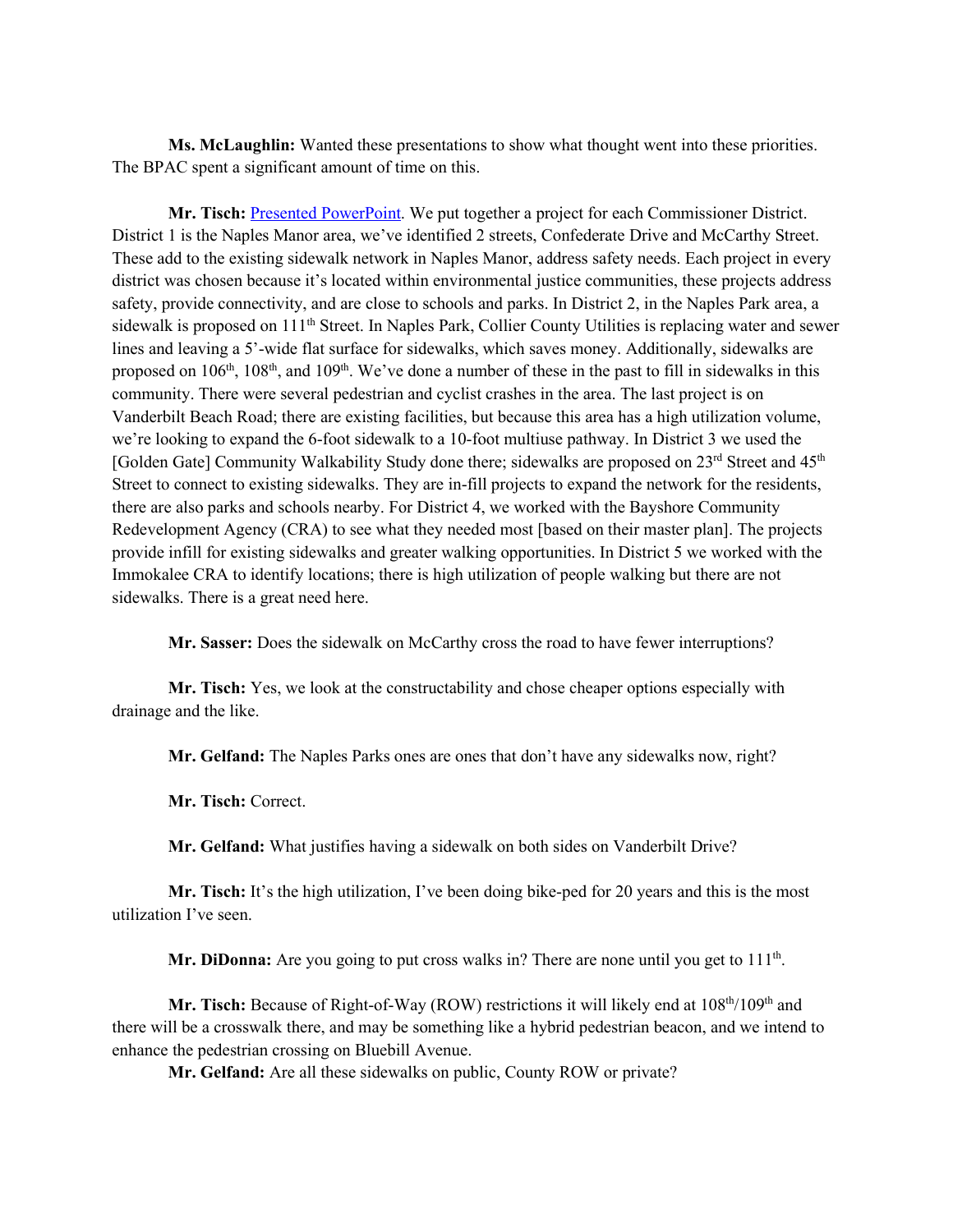**Mr. Tisch:** It must be done within County owned ROW; the funds cannot be spent to acquire ROW.

**Mr. DiDonna:** Are there statistics of crashes on those streets.

**Mr. Tisch:** That is part of the backup provided to Ms. McLaughlin. There have been close to 20 rashes with bikes and pedestrians with crashes in Naples Park for the past few years.

**Mr. Hart:** What are the pedestrian crosswalks? They aren't lights, are they?

**Mr. Tisch:** It depends but it would be at intersections.

**Mr. Hart:** Is it just striping?

**Mr. Tisch:** Yes?

**Mr Hart:** If it is at a signal would those be audible crosswalks.

**Mr. Tisch:** That would have to go through Traffic Ops. In Naples Park there would be a panel that lights up and illuminated the area.

**Ms. McLaughlin:** His advocacy the MPO will chip in a pay for an audible signal, to assist the visually impaired.

**Mr. Tisch:** If we're told there is a blind resident, we make more of an effort.

**Mr. Hart:** I know at least two blind people live in Naples Park. I know the best time to install them when they're building.

**Mr. Tisch:** This is just a midblock crossing that has the Rectangular Rapid-Flashing Beacons (RFFB).

**Ms. McLaughlin:** So much of the work for Everglades City is done by volunteers. Dayna Fendrick did a lot of work for these. I want to say on their behalf is that Everglades City is working on Phase 4 of their Bike-Ped improvements in the Bike-Ped Master Plan. The way the Bike-Ped Master Plan works is if a local government has approved a plan we incorporate it into our Bike-Ped Master Plan. How does an MPO weigh the relative merits of sidewalk projects in such a huge county area. So, we did a first cut of underserved services, proximity to schools and transit routes, we also look at timeliness for constructability, along with safety and connectivity. Both Camelia and Datura connect to the school. In additional to these two streets there is filling in a gap in sidewalks on CR 29 and the roundabout near City Hall.

**Ms. Middelstaedt:** These are close to my heart; I am very impressed with the volunteers. They put a lot of thought into this application. We were named a Trail Town a couple years ago which has led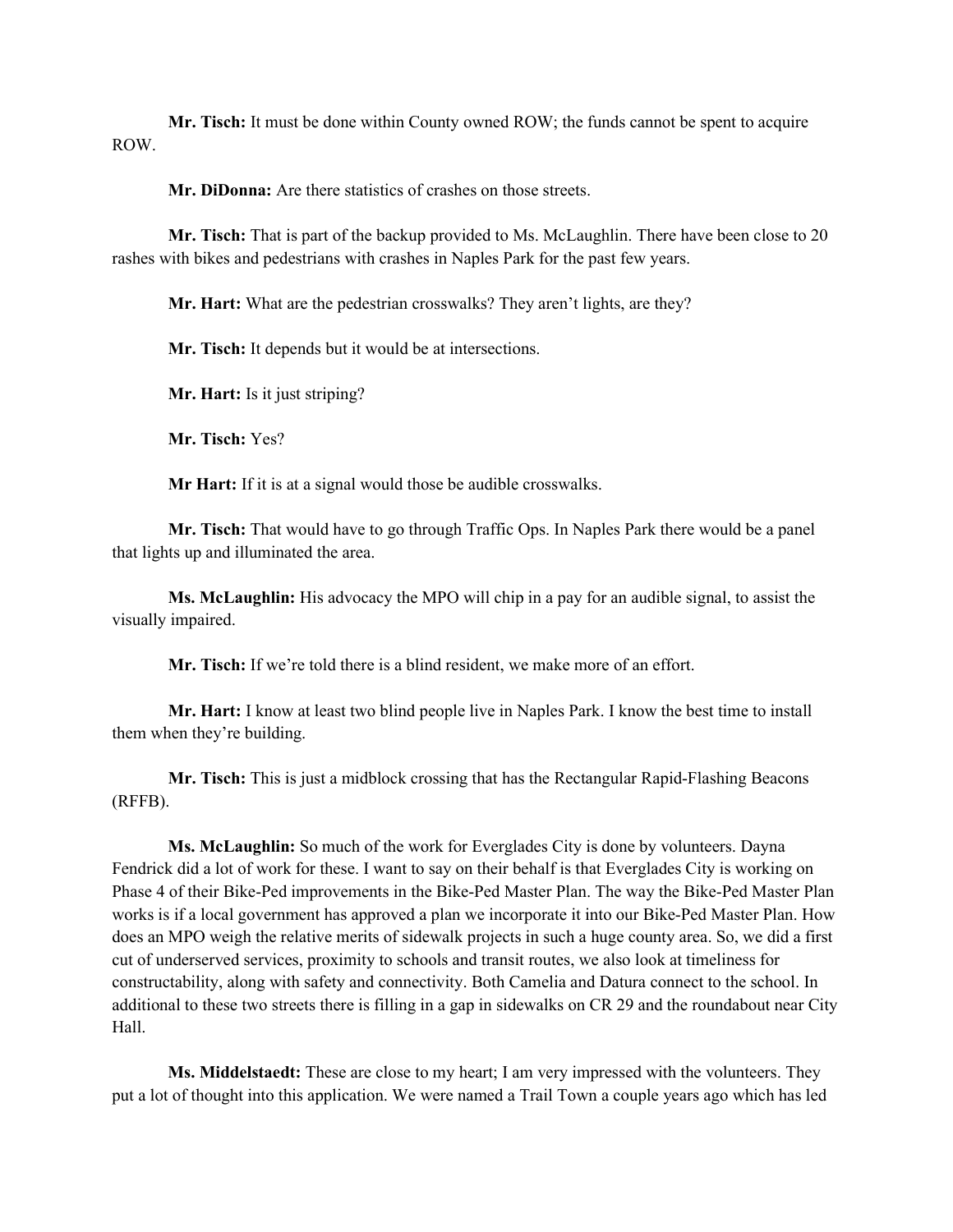to economic opportunities. We have a lot of visitors especially biking tourists. This will help the city. We have drainage projects which are why some are expensive, but we have the larger dotted line on the map and FDOT is extending that to the new Chokoloskee Bridge. It helps with safety for the kids. We are also a golf cart community, and they are not allowed on the larger streets. I've been on Marco Island and they're putting a 10-foot pathway on San Marco Road.

*Mr. Rincon moved to endorse 2022 Bike-Ped Project Priorities. Ms. Homiak seconded. Passed unanimously.*

## **7.E. Endorse Amendment #5 to FY2022-2026 TIP and Authorizing Resolution**

**Ms. McLaughlin:** This is an amendment for the TIP we are currently under. The TAC did endorse this morning. FDOT made the request to delete the 16<sup>th</sup> Street Bridge from Golden Gate Boulevard to Randall Boulevard, which is currently programed for construction in fiscal year 2022. It is important. It was assumed the project could use a design-build process, but FDOT changed their policy when they decided Local Area Projects could not use design-build. There's been a lot of work to try to keep it on the timeline. Part of the project is federal aid eligible, and some parts are not. It cannot enter in construction in 2022. The request from FDOT is to delete and re-requested. Secretary Nandam said they would program it when the work program opens for changes, and it would be funded in 2024 with SU funds. It is very critical for connectivity. We are asking the committee to endorse the amendment to delete the project for the time being.

**Ms. Middelstaedt:** We have an important project but until the funding people have their ducks in a row it must be deleted.

**Mr. Hart:** How do they get the funding in the future?

**Ms. McLaughlin:** It is an assurance which speaks to their good faith to make sure we have SU funds available.

**Ms. Peters:** When you work for a public entity to give that assurance/promise it's like when we hope the roll-forward happens each year. The Secretary assuring we'll do everything we can, and I've had lots of internal meetings. I will be programming it.

*Mr. Rincon moved to endorse Amendment #5 to FY2022-2026 TIP and Authorizing Resolution. Ms. Homiak seconded. Passed unanimously.*

### **8. Reports and Presentations**

None.

### **9. Member Comments**